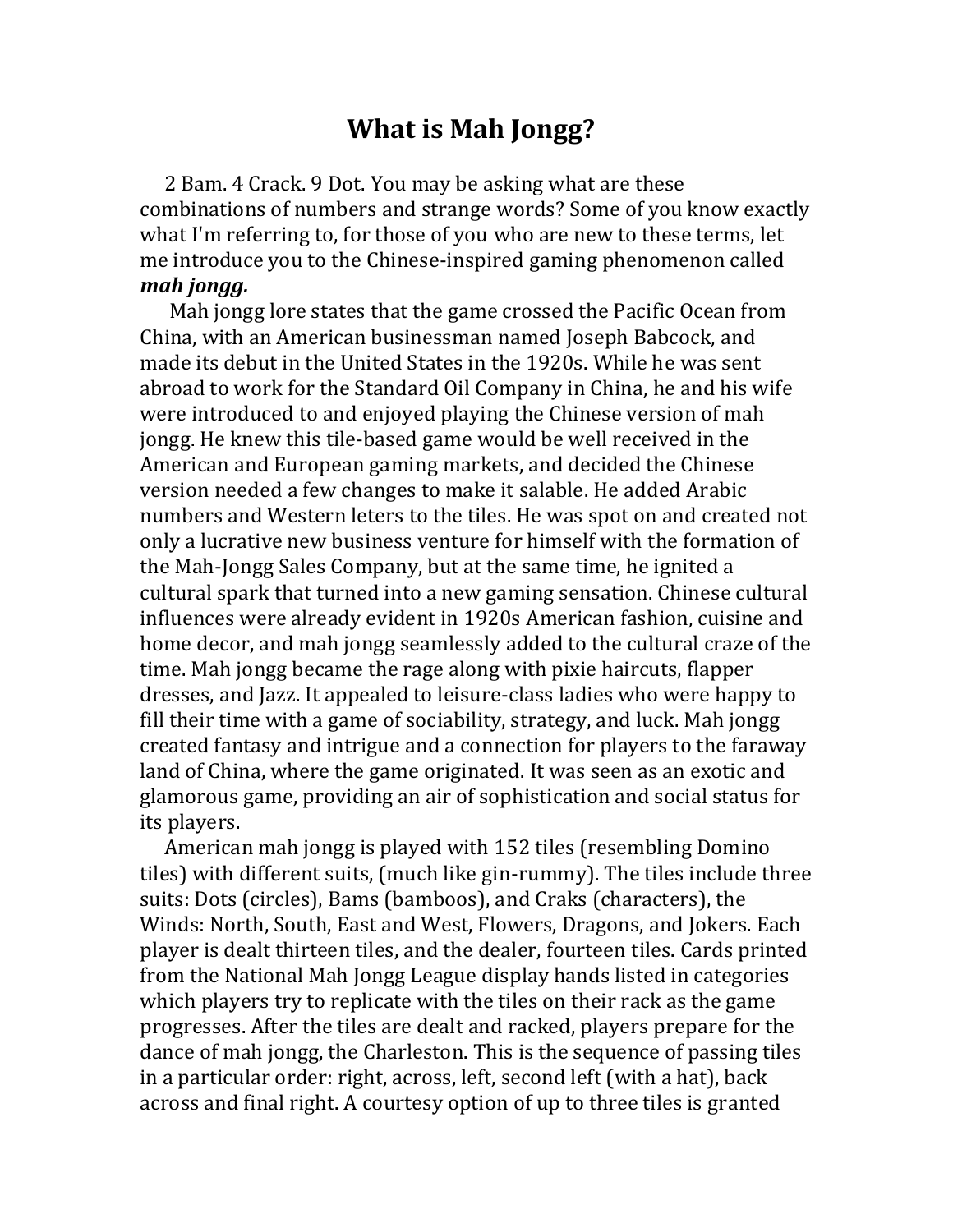with the player sitting across from you and then the dealer starts the game by placing a tile into the center of the gaming table. When a tile is discarded the player calls out the tile's suit and number or name: 3 Bam, 5 Dot, Red Dragon or West, for example. Players take clockwise turns, picking and throwing tiles as they try to match a hand on the card.

 The goal of the game is to make a justifiable winning hand from a jumble of different tiles while adhering to specific rules. There is a payoff beyond the thrill of winning, there is money involved as well. Each hand has a monetary value which can range from twenty-five to sixty cents. At the beginning of the game, if the dice were rolled displaying doubles or you pick the winning tile, its double the payout! Throw the winning tile, pay double! Strategy, skill, memory, and luck all need to weave together to make a winning hand and enable a player to enthusiastically call out *mah jongg!*

 During the 1930s, the game had too many house or table rules which created inconsistency and tension at games and between players, thus creating disinterest in the once popular game. Complaints stirred through the New York City area between players and a solution to the problem needed to be found. In 1937 the National Mah Jongg League was formed by Jewish female mah jongg enthusiasts. The league standardized the game by establishing set rules that players were to adhere to and formulated specific hands on a tri-fold card, creating much needed consistency which eased tension at gaming tables. The National Mah Jongg League brought into the league's founding principles, the Jewish act of tzedaka. They sold the gaming cards and donated a portion of the proceeds to charities, a practice they have continued to do for eighty-two years. Each year the hands are changed and new gaming cards are printed. Eager players filled with anticipation await the new card each spring. I've come to the realization that American Jewish players have three New Years to celebrate, the Jewish New Year in autumn, the secular New Year on January 1st, and the mah jongg New Year in April!

 By the 1950s, mah jongg had migrated from hot New York City summer apartments to the cooler, shady, tree-lined and grass-filled Catskills in upstate New York. Jewish Bungalow colony visitors packed their suitcases with summer clothes, shoes, bathing suits, hats and . . . they also brought along their mah jongg sets. The women spent leisurely days playing hours of mah jongg games either indoors during inclement weather or outdoors on the lush green lawns as their children or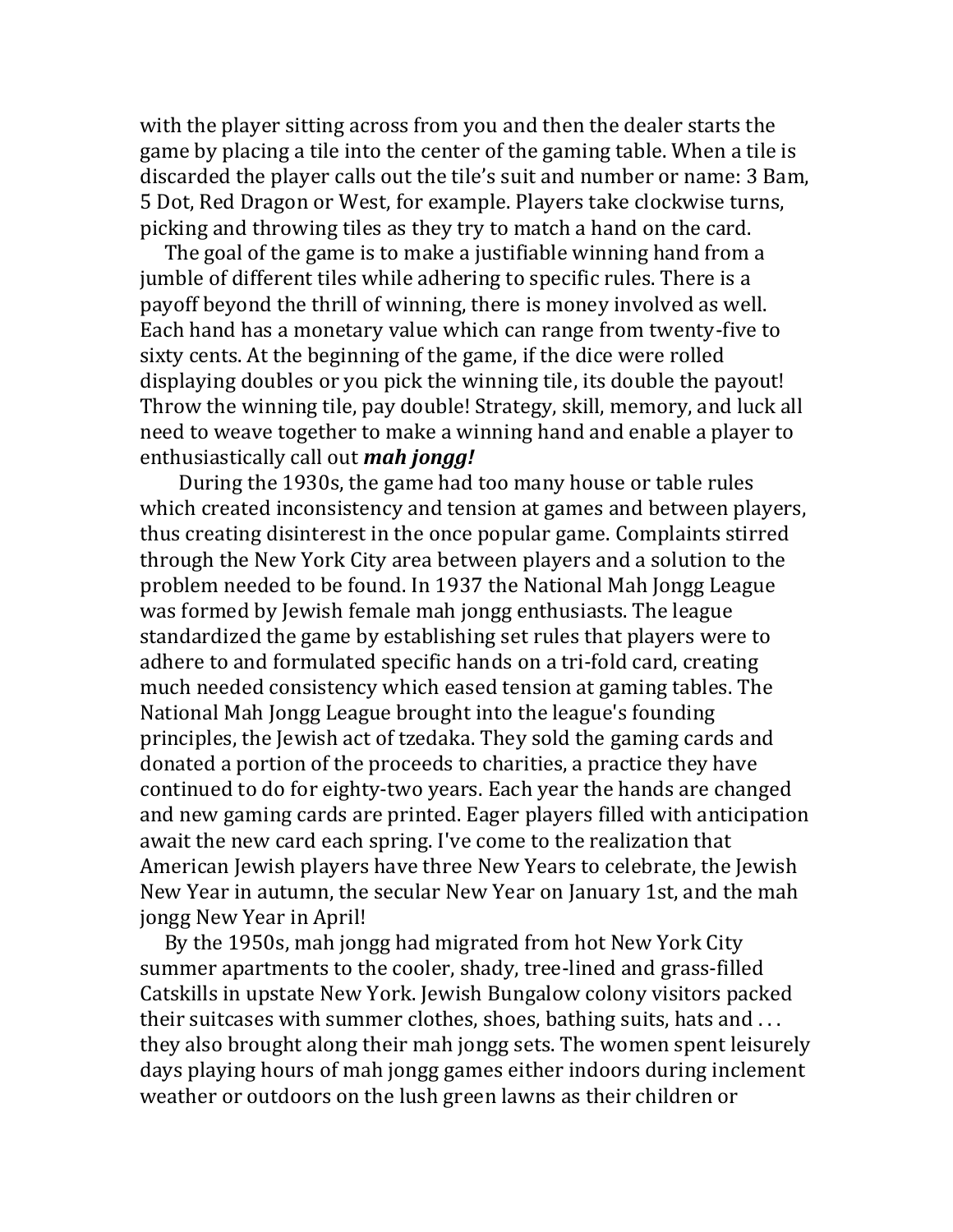grandchildren swam or played their favorite games of Monopoly, Candy Land, Scrabble or Yahtzee.

 Lets fast forward to 2019. Its been almost one hundred years since mah jongg made its way into the lives and hearts of Americans, specifically American Jews. I know. By now you may be asking what's really behind the allure and mystery of mah jongg? Here's what I believe to be true and at the heart of this game, at least it is for me. On the surface, mah jongg is a mind sport. Its a game of strategy, memory, tactic and observation. Each new game offers players a fresh start, another opportunity to create order out of the mayhem of an array of tiles. As they turn each tile over and place it in their rack, anticipation stirs within them with the reveal of each tile.

 But below the surface, magical things happen around tables and between players. Weekly mah jongg games provide sisterhood and friendship where bonds of trust and loyalty are formed. Players can share their simchas; births, marriages, birthdays, anniversaries, or their children or grandchildren becoming a Bar or Bat Mitzvah. They discuss vacations, new jobs, recent promotions, and other personal accolades. They also share heartbreak; the loss of a loved one, a divorce or the loss of a job. Discussions about dating disasters or confessions of problems with their husbands or children can be discussed. Sometimes therapy sessions and heartfelt conversations organically occur around mah jongg tables. Some lucky women, including myself, have created intimacy through trust and honesty with one another and through dared vulnerability and exposed realness around a close-knit mah jongg table.

 Add to the sweetness of gaming fun and camaraderie is the noshing and snacks galore. Some hostesses provide lunch, others set out enticing snacks; fruit, veggies and hummus, chips, candy, cakes, and other sweet treats. Coffee and tea aren't the only things to warm a mah jongg lovers heart, the affectionate bonds of friendship that form in their games warm their hearts as well.

 Mah jongg is more than an entertaining and thought provoking game. It's more than a rite of passage. It creates an opportunity for belonging and connecting. It is a sacred space of sisterhood. It stimulates our brains and our hearts at the same time. It is a right-brain, left-brain symphony. Its one side focused on an analytical assignment while the other side is focused on congenial conversation. These are some of the reasons mah jongg is so popular and loved by millions of players worldwide.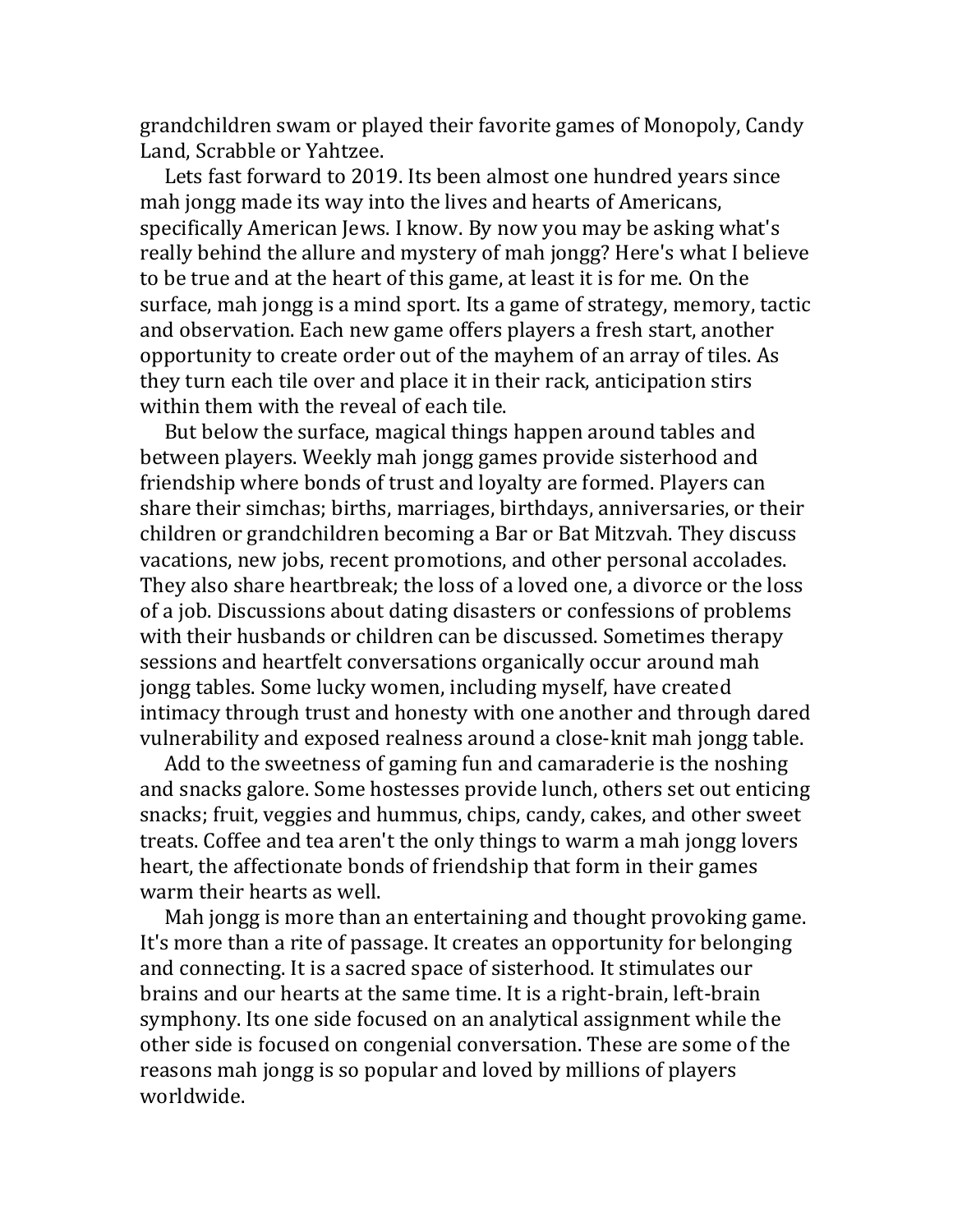What's old is new again. The game has seen a resurgence in popularity and is gaining notoriety in social media as well as being a hot topic in editorials and television segments. The Today show recently aired a segment about mah jongg, making its national television debut. Its about time mah jongg made it big! Sarah Jessica Parker and Julia Roberts both boast about playing mah jongg. Tournaments exist throughout the country and serious players spend hours vying for the big win. Temple sisterhoods, Hadassah chapters, community centers, local libraries, and churches all offer beginner classes. Mah jongg madness is spreading once again!

 Women are being lured to the tiles and mystery surrounding this old Chinese game. Currently, women in their twenties and thirties are finding interest in mah jongg, some being introduced to it at their children's preschools or through their mothers or friends. Women in their thirties and forties are gathering around mah jongg tables across America, escaping for a few hours from home and work responsibilities. Women in their fifties and sixties are enjoying their weekly scheduled games filled with fun and friendship. Women in their seventies and eighties are perhaps reflecting on decades of playing mah jongg, still challenging their minds and memory. Women lucky enough to be in their nineties and to reach their one-hundredth birthday are our matriarchs, our Sarahs, of this beloved game. They were the original players, keeping their love for the game alive through weekly gatherings around their mah jongg tables, teaching their daughters and granddaughters and passing down the love and lure of a game that has forever enhanced their lives.

 So, this is mah jongg. Who knew that an old Chinese tile game and a tri-fold card would change my life and add a weekly game filled with fun, friendship, and sisterhood? What's happening at my Long Island mah jongg table is happening at tables throughout New York and nation-wide and at tables across the oceans and in other continents. There is a world Mah Jongg Association located in Beijing, and there is a European Mah Jongg Association. Mah jongg sisterhoods and brotherhoods, (yes, men play mah jongg too!) are forming every day and I hope you are part of one too. Never played? Try a class and see if you like the game. I bet you will, and soon you too will be calling out: 2 Bam, 4 Crak, 9 Dot and, *mah jongg!*